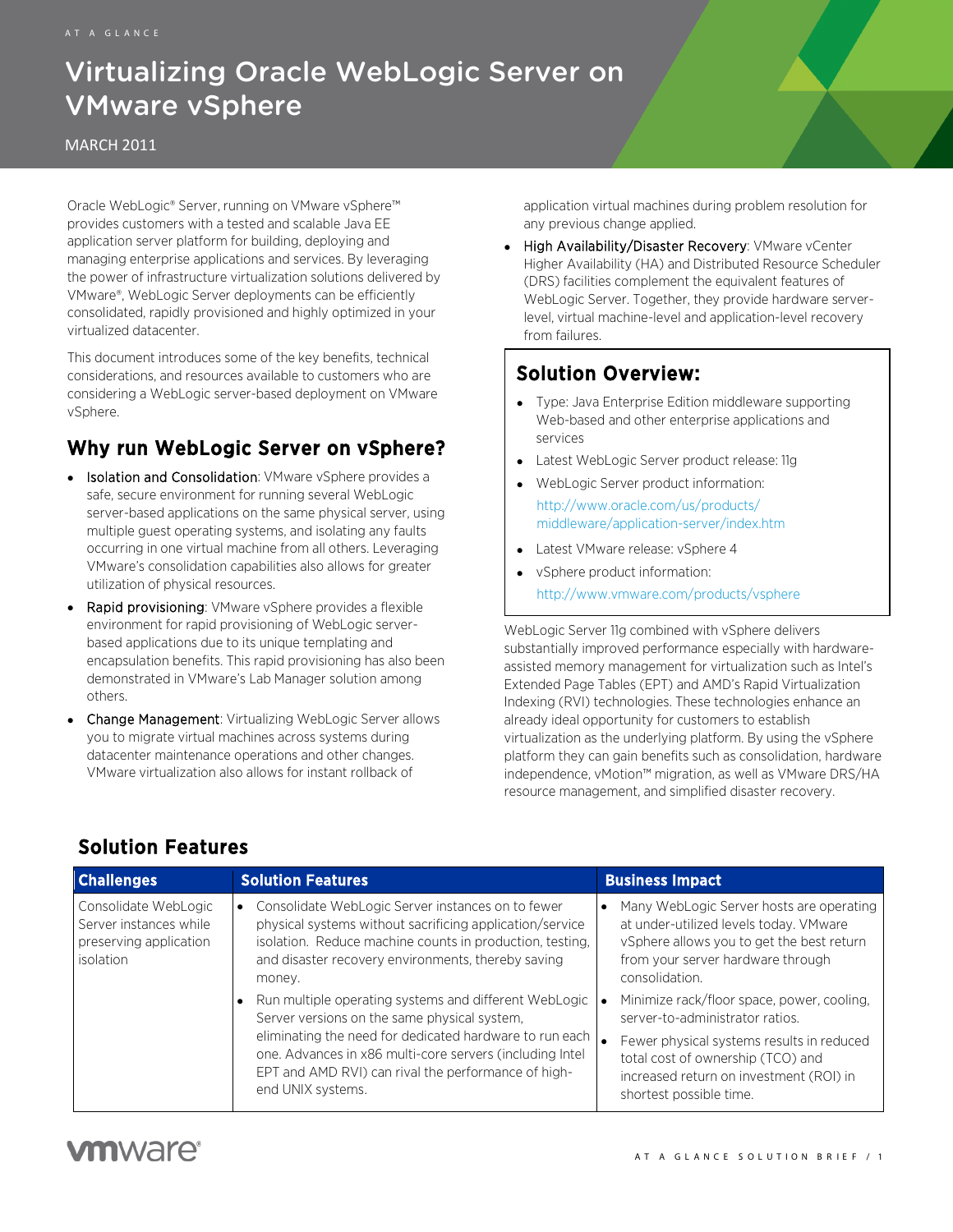| <b>Challenges</b>                         | <b>Solution Features</b>                                                                                                                                                                                                                                                                                                                                                                                                                                                                                                                                                                                                                                                                                                                                                                                                                                                                                                                   | <b>Business Impact</b>                                                                                                                                                                                                                                                                                                                                                                                                                               |
|-------------------------------------------|--------------------------------------------------------------------------------------------------------------------------------------------------------------------------------------------------------------------------------------------------------------------------------------------------------------------------------------------------------------------------------------------------------------------------------------------------------------------------------------------------------------------------------------------------------------------------------------------------------------------------------------------------------------------------------------------------------------------------------------------------------------------------------------------------------------------------------------------------------------------------------------------------------------------------------------------|------------------------------------------------------------------------------------------------------------------------------------------------------------------------------------------------------------------------------------------------------------------------------------------------------------------------------------------------------------------------------------------------------------------------------------------------------|
| Rapid Provisioning                        | Streamline activation, deployment, and validation of<br>$\bullet$<br>WebLogic Server instances by deploying from virtual<br>machine templates. Using templates, you can optimize<br>the rapid provisioning of WebLogic Server within virtual<br>machines.<br>Reduce deployment configuration problems due to<br>manual error.<br>Virtual machine snapshots and clones provide valuable<br>tools in the testing cycle that are not available on<br>physical systems.<br>Libraries of known configurations can be maintained to<br>store multiple application server setups that can be<br>provisioned instantly to meet production and<br>lab/testing requirements.                                                                                                                                                                                                                                                                         | Reduce time and expense when replicating<br>$\bullet$<br>WebLogic application features and<br>functionality across instances.<br>$\bullet$<br>Minimize risk of outages and downtime<br>during production rollout.<br>Quickly respond to varying workloads by<br>rapidly provisioning additional WebLogic<br>Server instances during peak activity or<br>business changes.                                                                            |
| High<br>Availability/Disaster<br>Recovery | WebLogic Server has inherent application-level high<br>$\bullet$<br>availability based on its own use of clustering.<br>VMware vSphere high availability solutions can be<br>$\bullet$<br>combined with WebLogic Server to achieve even higher<br>levels of availability.<br>VMware HA provides an automatic restart of virtual<br>machines in the event of hardware failure -without<br>clustering software.<br>VMware vMotion and VMware DRS can be used to<br>balance WebLogic Server workloads automatically.<br>VMware FT provides continuous protection from server<br>hardware failure that is independent of the guest<br>operating system or applications. (VMware FT currently<br>provides single vCPU support.)<br>VMware Site Recovery Manager can be used to<br>$\bullet$<br>orchestrate WebLogic Server disaster recovery<br>procedures to provide site resiliency and to reduce cost<br>and complexities of traditional DR. | • Reduce complexity and cost of availability<br>and recovery solutions using built-in<br>vSphere features.<br>Maintain and increase WebLogic Server<br>$\bullet$<br>application service levels with new options<br>for high availability.<br>VMware Site Recovery Manager improves<br>$\bullet$<br>reliability of your WebLogic Server Disaster<br>Recovery and Business Continuity plan,<br>and allows simulated tests of that plan at<br>any time. |
| Change Management                         | Move virtual machine images quickly:<br>$\bullet$<br>Migrate test or QA virtual machines into production.<br>Move development images directly to and from testing<br>areas.<br>Save multiple versions and stages of virtual machine<br>test images.<br>Roll back development or test virtual machines using<br>snapshots.<br>Recreate a distributed WebLogic Server production<br>environment on a single virtualized server system for<br>test purposes.                                                                                                                                                                                                                                                                                                                                                                                                                                                                                  | Making changes to systems, whether in<br>development, testing, QA, or even in<br>production, is a much faster and simpler<br>process with virtual machines than it is with<br>physical machines.<br>Reduce costs of maintaining multiple<br>$\bullet$<br>versions of your applications.                                                                                                                                                              |

Ι